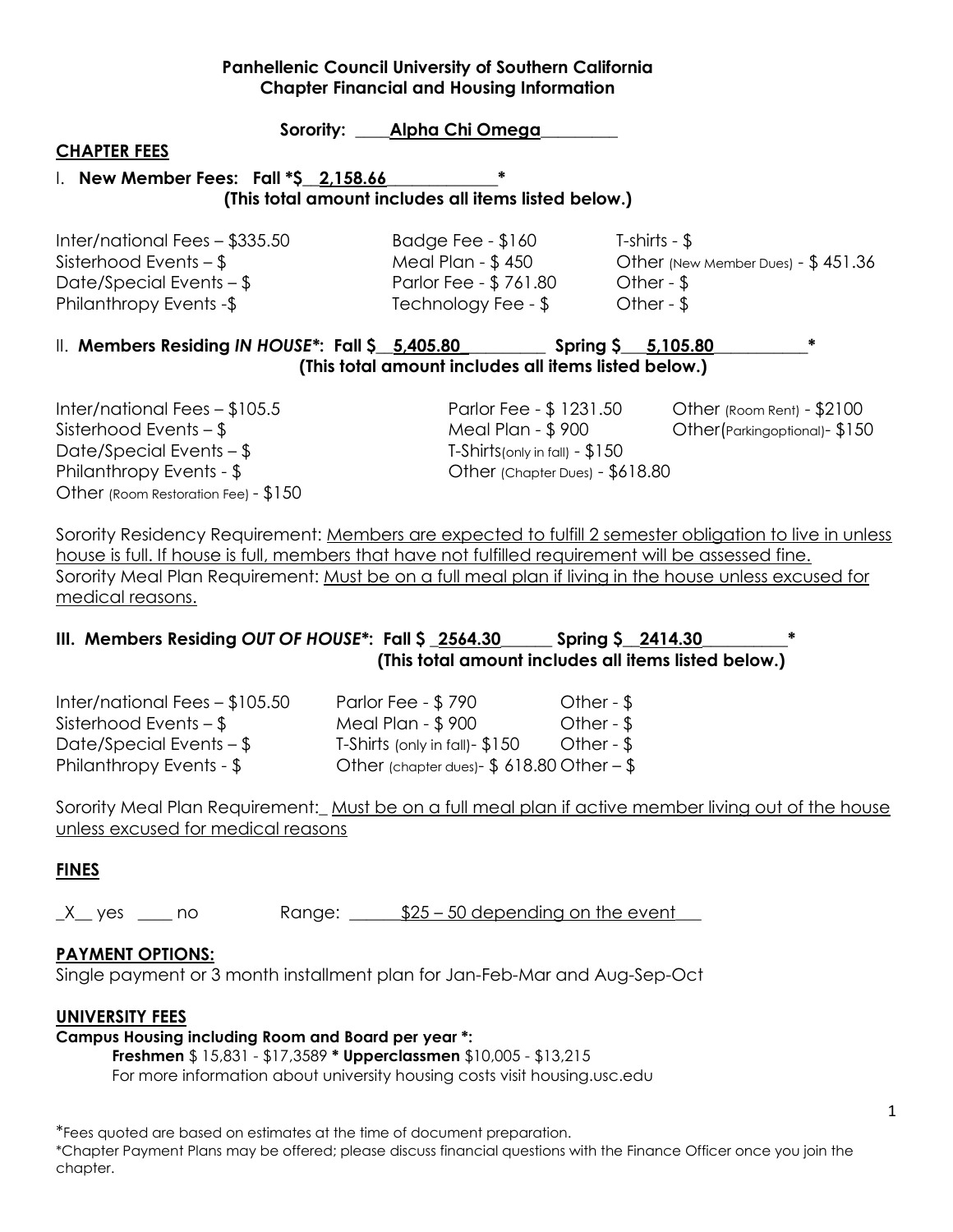|                                                                                           | Sorority: Alpha Delta Pi |                                                                                                                |  |
|-------------------------------------------------------------------------------------------|--------------------------|----------------------------------------------------------------------------------------------------------------|--|
| <b>CHAPTER FEES</b>                                                                       |                          |                                                                                                                |  |
| I. New Member Fees: Fall \$2,284                                                          |                          |                                                                                                                |  |
|                                                                                           |                          | (This total amount includes all items listed below.)                                                           |  |
|                                                                                           |                          |                                                                                                                |  |
| Inter/national Fees (new member fee) $-$ \$93                                             |                          | Badge Fee - \$158<br>T-shirts - $$$                                                                            |  |
| Sisterhood Events $-$ \$                                                                  | Meal Plan - \$           | Other (Accounting Fee)-\$30                                                                                    |  |
| Date/Special Events $-$ \$<br>Philanthropy Events -\$                                     | Parlor Fee - \$          | Other (Initiation Fee)- \$136<br>Technology Fee - \$<br>Other (Chapter Dues) \$430                             |  |
| Other (Housing Corporation)-\$1095                                                        |                          | Other (House Corporation membership fee): \$325                                                                |  |
| Panhellenic fee: \$17                                                                     |                          |                                                                                                                |  |
| II. Members Residing IN HOUSE: Fall \$________4,222___________ Spring \$____3,711         |                          |                                                                                                                |  |
|                                                                                           |                          | (This total amount includes all items listed below.)                                                           |  |
|                                                                                           |                          |                                                                                                                |  |
| Inter/national Fees $-$ \$                                                                | Parlor Fee - \$          | Other (House Corporation Utility Fee) - \$50                                                                   |  |
| Sisterhood Events $-$ \$                                                                  | Meal Plan - \$           | Other (Chapter dues) - \$500                                                                                   |  |
| Date/Special Events $-$ \$                                                                | T-Shirts - $$$           | Other(Accounting Fee) - \$30                                                                                   |  |
| Philanthropy Events - \$<br>Panhellenic fee: \$11                                         | Other - $$$              | Other (Rent) - \$3120                                                                                          |  |
|                                                                                           |                          |                                                                                                                |  |
| in for financial reasons                                                                  |                          | Sorority Residency Requirement: no requirement to live in, certain priority given to memberes who need to live |  |
|                                                                                           |                          | Sorority Meal Plan Requirement: _ no meal requirement, all meals (breakfast, lunch, dinner, breakfast)         |  |
| included in dues                                                                          |                          |                                                                                                                |  |
| III. Members Residing OUT OF HOUSE <sup>*</sup> : Fall $\zeta$ 2,167 Spring $\zeta$ 1,636 |                          |                                                                                                                |  |
|                                                                                           |                          | (This total amount includes all items listed below.)                                                           |  |
| Inter/national Fees $-$ \$                                                                | Parlor Fee - \$          | Other (Accounting Fee)-\$30                                                                                    |  |
| Sisterhood Events $-$ \$                                                                  | Meal Plan - \$           | Other (housing corporation) - \$1095                                                                           |  |
| Date/Special Events $-$ \$                                                                | T-Shirts - $$$           | Other(Chapter Dues) - \$500                                                                                    |  |
| Philanthropy Events - \$                                                                  | Other - $$$              | Other $-$ \$                                                                                                   |  |
| Panhellenic fee: \$11                                                                     |                          |                                                                                                                |  |
|                                                                                           |                          | Sorority Meal Plan Requirement: no requirement, all non-live in members have lunch, dinner, brunch included    |  |
| <b>FINES</b>                                                                              |                          |                                                                                                                |  |
|                                                                                           |                          |                                                                                                                |  |
| $x$ yes $\frac{1}{x}$ no                                                                  | Range: \$10-\$100        |                                                                                                                |  |
| <b>PAYMENT OPTIONS:</b>                                                                   |                          |                                                                                                                |  |

We offer either a one-time full payment plan, a payment cycle plan which is 4/5 different cycles over the semester, and/or we can set up customized payment plans to fit individual criteria of member -there are plenty of payment options to make dues payment feasible

#### **UNIVERSITY FEES**

### **Campus Housing including Room and Board per year \*:**

**Freshmen** \$ 15,831 - \$17,3589 **\* Upperclassmen** \$10,005 - \$13,215 For more information about university housing costs visit housing.usc.edu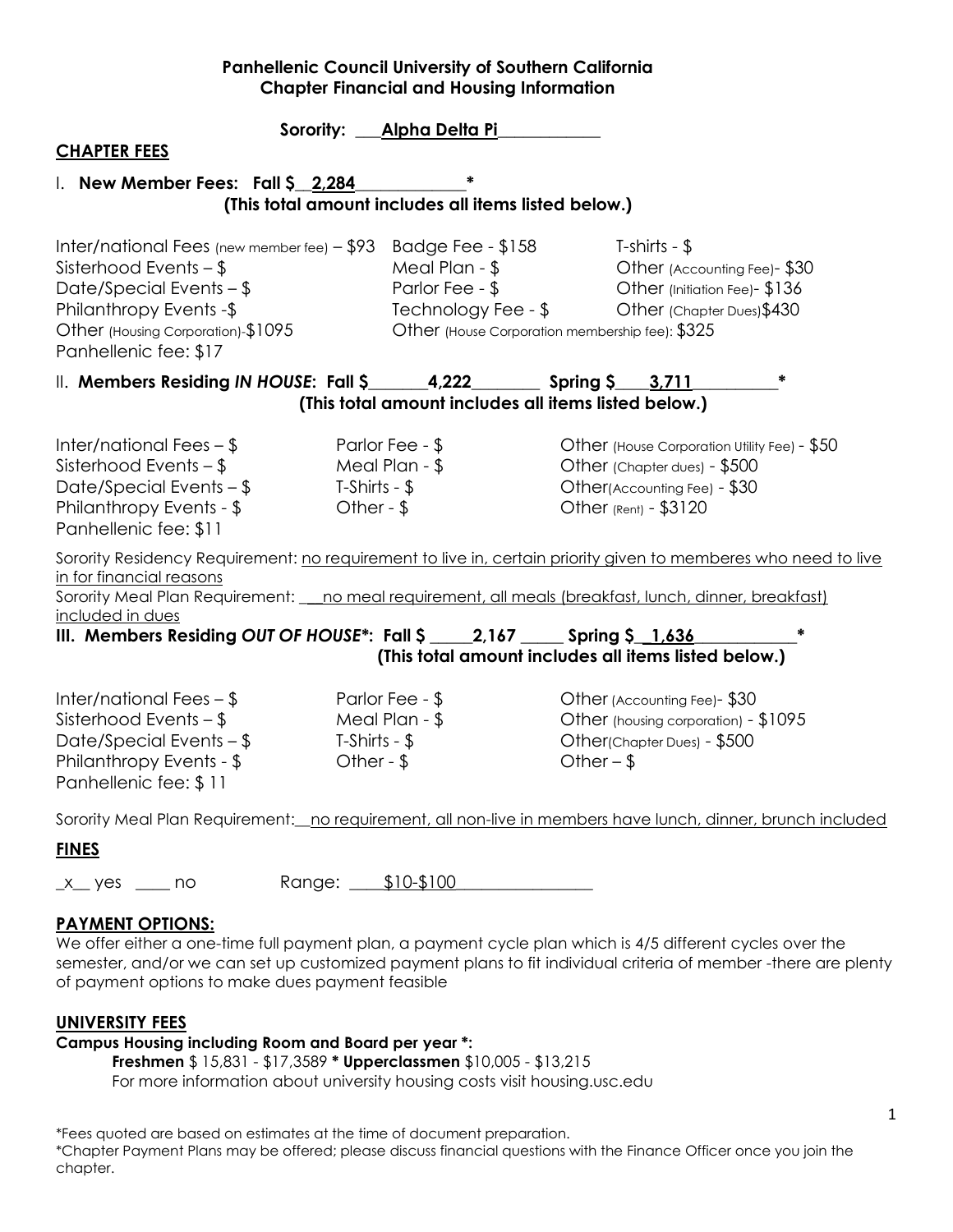**Sorority: \_\_\_Alpha Gamma Delta\_\_\_\_**

#### **CHAPTER FEES**

### 1. **New Member Fees: Fall \$ 2,960 (This total amount includes all items listed below.)**

| International Fees - \$270  | Badge Fee - \$60                               | Chapter Dues - \$800   |
|-----------------------------|------------------------------------------------|------------------------|
| Sisterhood Events $-$ \$0   | Meal Plan - Inc. w/ Parlor Reserve Fees - \$30 |                        |
| Date/Special Events $-$ \$0 | Parlor Fee - \$1,682.50                        | New Member Fees - \$85 |
| Philanthropy Events -\$0    | Technology Fee - \$0                           |                        |

#### II. **Members Residing** *IN HOUSE***: Fall \$\_\_5080\_\_\_\_\_ Spring \$\_\_\_5080\_\_\_\_\_\_\_\_\* (This total amount includes all items listed below.)**

| Inter/national Fees - \$800 | Parlor Fee - \$0           | Room/Board - \$4,240 |
|-----------------------------|----------------------------|----------------------|
| Sisterhood Events $-$ \$0   | Meal Plan - Inc. w/ Parlor | Reserve Fund - \$40  |
| Date/Special Events $-$ \$0 | T-Shirts - \$0             | Other - $$0$         |
| Philanthropy Events - \$0   | Other - $$0$               | Other - $$0$         |

Sorority Residency Requirement: New members are highly encouraged to live in Sorority Meal Plan Requirement: Weekday breakfast, lunch and dinner are included for all members who live-in.

# **III. Members Residing** *OUT OF HOUSE\****: Fall \$ \_\_\_2422\_\_\_\_\_\_ Spring \$\_\_\_\_2422\_\_\_\_\_\_\_\* (This total amount includes all items listed below.)**

Inter/national Fees – \$800 Parlor Fee - \$1,332.50 Live-Out Fee - \$250 Philanthropy Events - \$0 Other - \$0 Other – \$0

Sisterhood Events – \$0 Meal Plan - Inc. w/ Parlor Reserve Fund - \$40 Date/Special Events – \$0 T-Shirts - \$0 Other - \$0

Sorority Meal Plan Requirement: Monday dinners, weekday lunches, and Friday brunch are included for all members who live-out.

# **FINES**

X yes no Range: \$10 - \$100 depending on event

#### **PAYMENT OPTIONS:**

Installment plans are available. Payments can be made by card, check or cash.

#### **UNIVERSITY FEES**

#### **Campus Housing including Room and Board per year \*:**

**Freshmen** \$ 15,831 - \$17,3589 **\* Upperclassmen** \$10,005 - \$13,215 For more information about university housing costs visit housing.usc.edu

\*Fees quoted are based on estimates at the time of document preparation.

\*Chapter Payment Plans may be offered; please discuss financial questions with the Finance Officer once you join the chapter.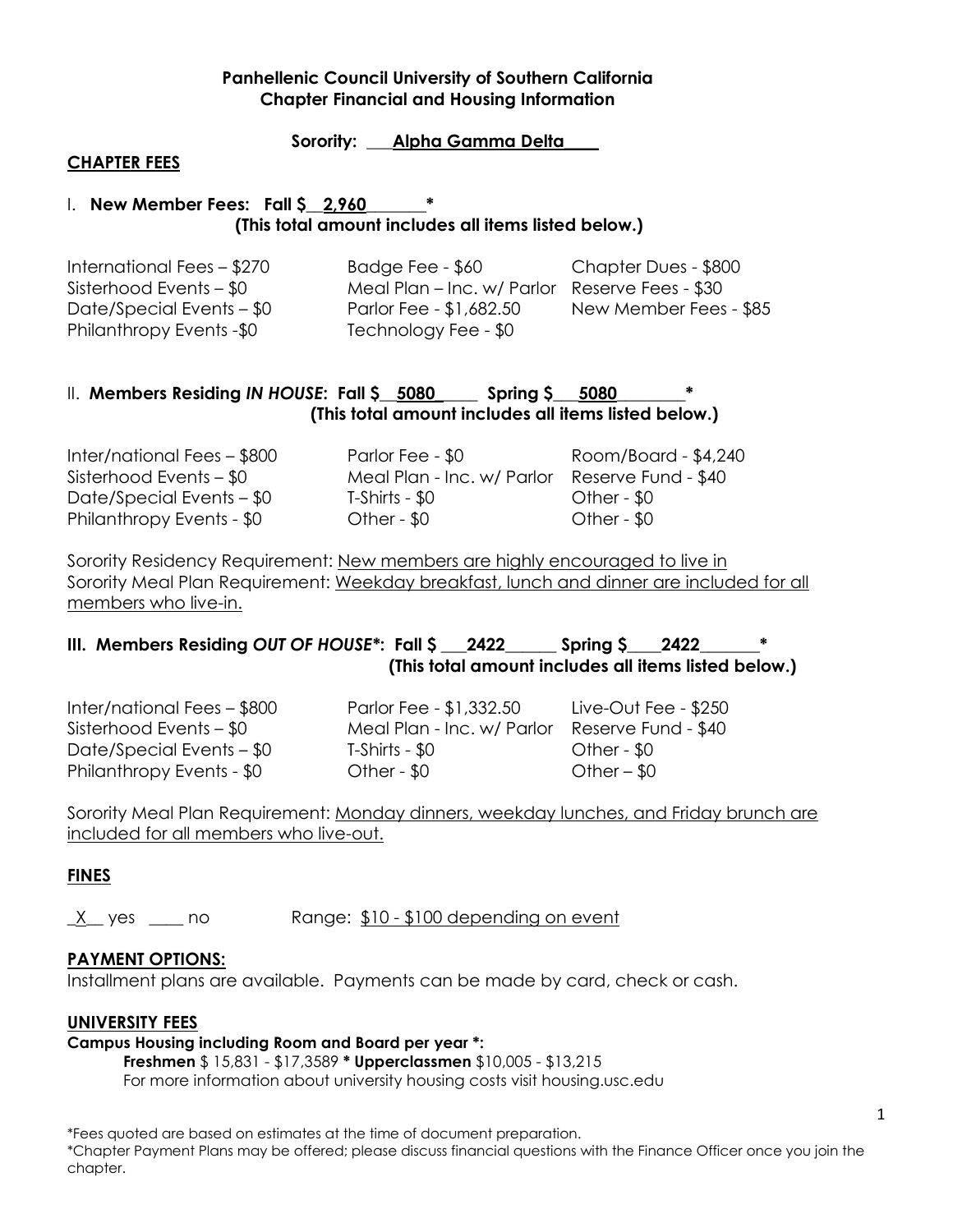Sorority: **Alpha Phi** 

#### **CHAPTER FEES**

#### 1. **New Member <mark>All Inclusive Dues</mark>: Fall \$2784.45 Spring \$1858.00 (This total amount includes all items listed below.)**

Inter/national Fees – \$296.45 Badge Fee - included T-shirts - included Sisterhood Events – included Meal Plan – included Other (Chapter New Member Fee) \$ Date/Special Events – included Parlor Fee - \$1950 Other (House Bond) - \$375 Philanthropy Events - included Technology Fee - \$0 Other (Accounting Fee) - \$136 Key Charge: \$25 Chapter Dues: \$1530 House Maintenance \$100 Chapter New Member Fees \$230

# II. Members Residing *IN HOUSE*: Fall \$5495.45 Spring \$5074.00  **(This total amount includes all items listed below.)**

| Inter/national Fees - \$96.45  | Parlor Fee - included          | Other (Chapter Dues) - \$1530 |
|--------------------------------|--------------------------------|-------------------------------|
| Sisterhood Events - included   | Meal Plan - included           | Other (Recruitment Fee) \$300 |
| Date/Special Events – included | T-Shirts - included            | Other (Accounting Fee)-\$318  |
| Philanthropy Events - included | Other (Room & Board) - \$8,200 |                               |
| Key Charge: \$25               | House Maintenance: \$100       |                               |

Sorority Residency Requirement: None Sorority Meal Plan Requirement: Chapter dues include all meals at the house

# **III. Members Residing OUT OF HOUSE\*: Fall \$2273.45 Spring \$1852.00 (This total amount includes all items listed below.)**

Inter/national Fees – \$96.45 Parlor Fee - \$1950 House Maintenance: \$100 Sisterhood Events – included Meal Plan - included Other (Recruitment Fee)- \$300 Date/Special Events – included T-Shirts - included Other (Chapter Dues)- \$1,530 Philanthropy Events - included Other - \$ Other (Accounting Fees) - \$124 Key Charge: \$25

Sorority Meal Plan Requirement: Chapter dues include all meals at the house

# **FINES**

\_x\_yes \_\_\_\_ no Range: For recruitment events only \$15-\$150

**PAYMENT OPTIONS: Annual, Semester, or Monthly Installments** 

#### **UNIVERSITY FEES**

#### **Campus Housing including Room and Board per year \*:**

**Freshmen** \$ 15,831 - \$17,3589 **\* Upperclassmen** \$10,005 - \$13,215 For more information about university housing costs visit housing.usc.edu

\*Fees quoted are based on estimates at the time of document preparation.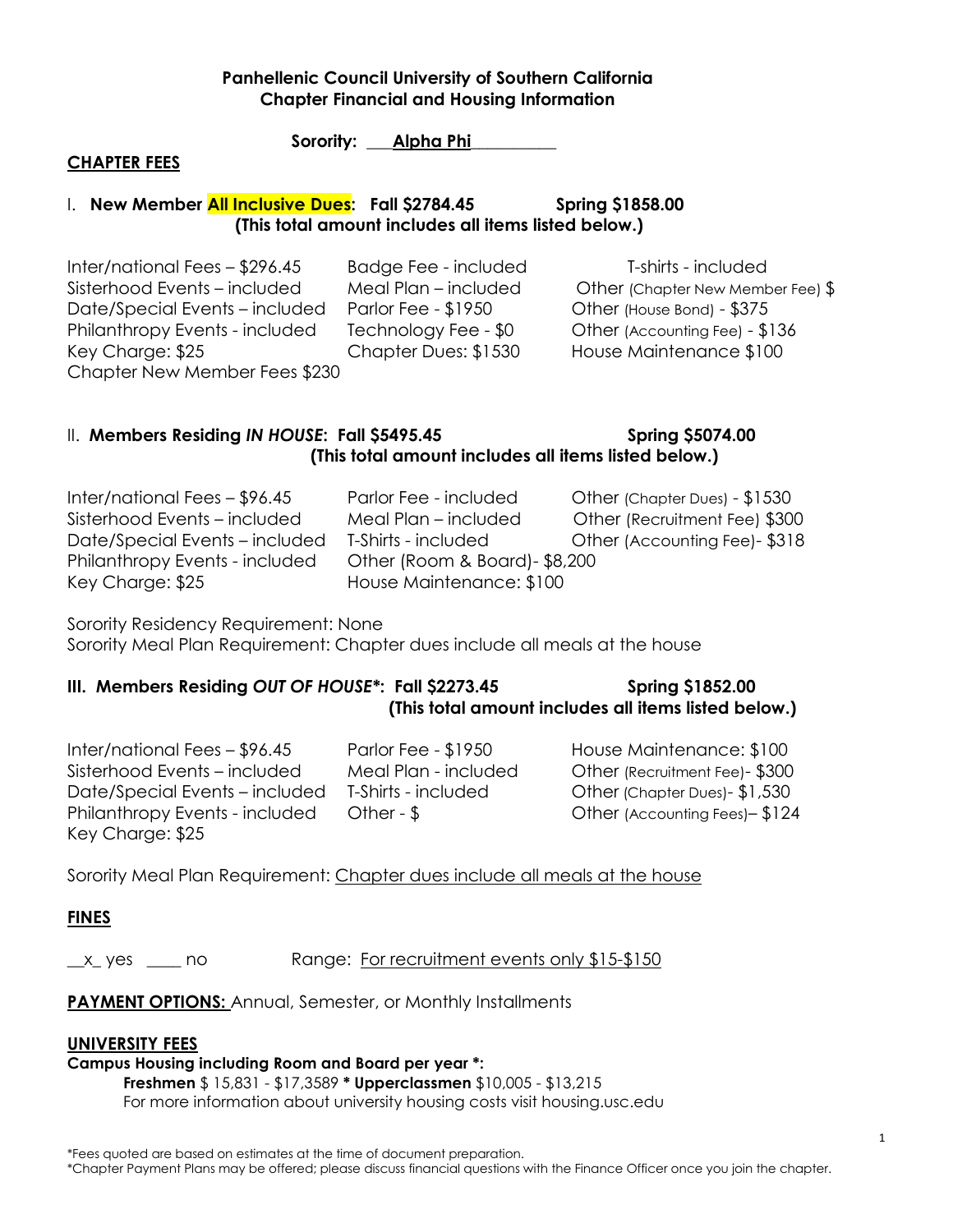# **Sorority: Delta Delta Delta**

### CHAPTER FEES

I. **New Member Fees: Fall \$2,938.00** → Non-Resident Dues + additional \$571 new member fees (This total amount includes all items listed below)

Nationals Dues - **\$187** Chapter Dues - **\$675** Capital Improvement Fee - **\$175** Meal Plan - **\$663** House Usage Fee - **\$667**

**ONLY PAID FIRST SEMESTER:** Badge Fee - **\$171** Nationals Initiation Fee: **\$400**

\*Chapter Dues cover Sisterhood, Philanthropy, Date or Formal events along with other chapter functions

\*Meal Plan: 3 meals/day, M-F; Friday Brunch; 24/7 stocked snacks and coffee

# **II. Members Residing IN HOUSE: Fall \$4,284.00 Spring \$4,284.00**

(This total amount includes all items listed below)

Nationals Dues - **\$187** Chapter Dues - **\$675**

Capital Improvement Fee - **\$175** Meal Plan - **\$663**

House Usage Fee - **\$667** Chapter Live-In Cost - **\$1,91**

**Sorority Residency Requirement:** 61 members live in based on cumulative housing points awarded for chapter or

extracurricular (academic, philanthropic) involvement **Sorority Meal Plan Requirement:** All members (our chefs cater to dietary restrictions)

**III. Members Residing OUT OF HOUSE: Fall \$2,367.00 Spring \$2,367.00**

(This total amount includes all items listed below)

| Nationals Dues - \$187 | Capital Improvement Fee - | Meal Plan - <b>\$663</b> |
|------------------------|---------------------------|--------------------------|
| Chapter Dues - \$675   | <b>S175</b>               | House Usage Fee - \$667  |

#### **Sorority Meal Plan Requirement:** All members (our chefs cater to dietary restrictions)

FINES:

X Yes No Range: \$7-100; \$100 max is for failure to participate in philanthropy WITHOUT viable excuse: this is EXTREMELY rare but all of the money goes to St. Jude Children's Research Hospital

#### **UNIVERSITY FEES**

**Campus Housing including Room and Board per year \*:** 

**Freshmen** \$ 15,831 - \$17,3589 **\* Upperclassmen** \$10,005 - \$13,215 For more information about university housing costs visit housing.usc.edu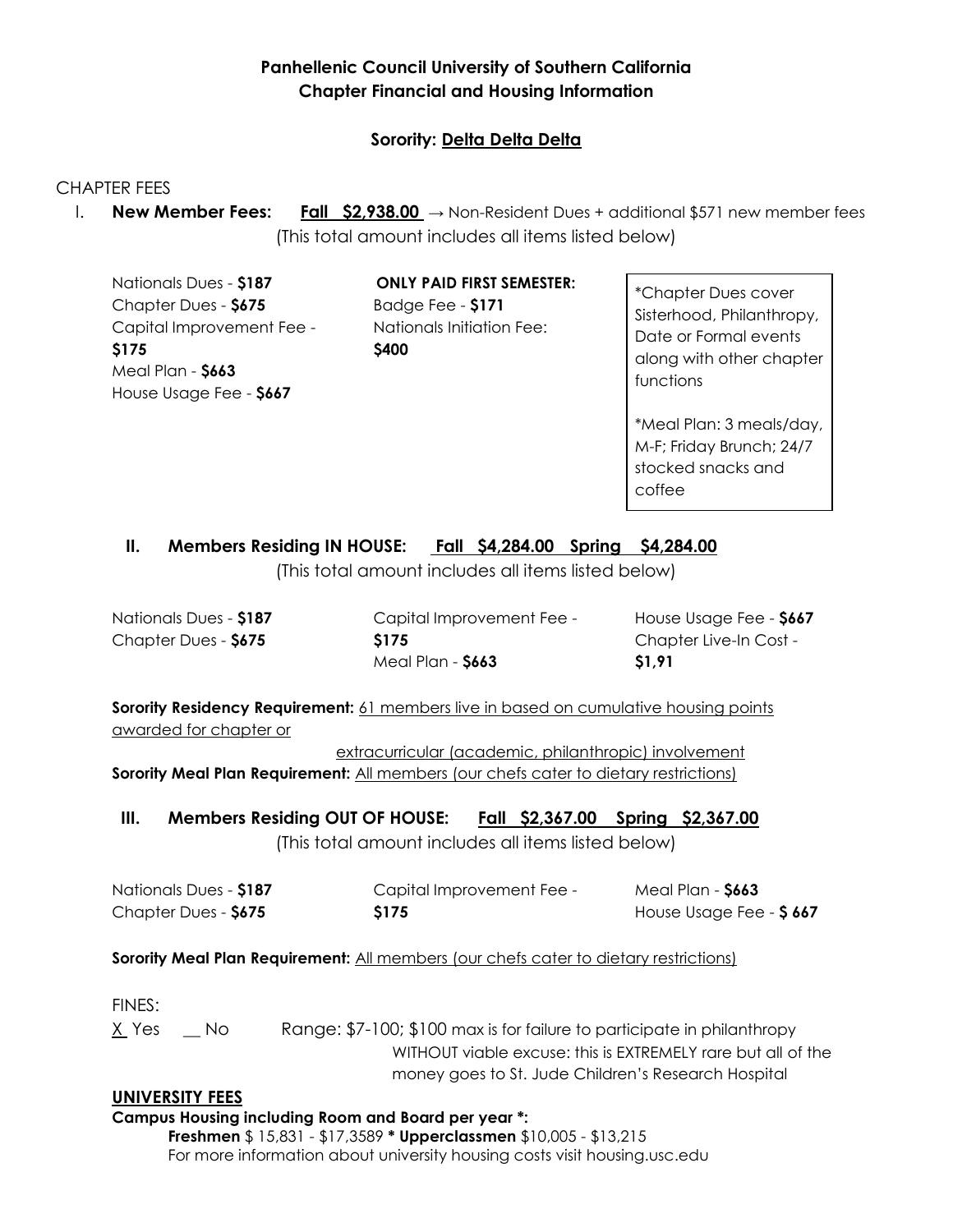**Sorority: \_\_\_\_\_Delta Gamma\_\_\_\_\_\_\_\_\_**

#### **CHAPTER FEES**

#### I. **New Member Fees : Fall \$\_\_2,361.50\_\_\_\_\_\_\_\_\_\_\_\* (This total amount includes all items listed below.)**

| Inter/national Fees - \$254  | Parlor Fee - \$300       | Web Fees - \$47      |
|------------------------------|--------------------------|----------------------|
| Sisterhood Events - \$237.50 | Meal Plan - \$475        | Misc Chap Exp - \$65 |
| Date/Special Events - \$350  | Initiation Events - \$50 | House Corp Fee-\$518 |
| Philanthropy Events - \$65   | Other - $\sqrt{5}$       |                      |

#### II. Members Residing *IN HOUSE*: Fall \$ 5,387.50 Spring \$4,951  **(This total amount includes all items listed below.)**

Inter/national Fees – \$105.50 Parlor Fee - \$ 2,110 Rent- \$2,700 Sisterhood Events – \$300 Meal Plan - \$ 3,145 Web Fees- \$47 Date/Special Events – \$700 T-Shirts - \$ Misc Chap Exp - \$430 Philanthropy Events - \$65 Cther - \$ House Corp Fees - \$736

Sorority Residency Requirement: Members may be required to move in if house is not full. Sorority Meal Plan Requirement: Meal plan not optional. Same meal plan for live-in and live-outs, unlimited number of meals.

### **III. Members Residing** *OUT OF HOUSE\****: Fall \$ \_2,162.50\_\_\_ Spring \$\_1,726\_\_\* (This total amount includes all items listed below.)**

Inter/national Fees – \$105.50 Parlor Fee - \$ 600 Web Fees - \$47 Sisterhood Events – \$300 Meal Plan - \$ 1,205 Misc Chap Exp - \$130 Date/Special Events – \$700 T-Shirts - \$ House Corp Fee- \$736 Philanthropy Events - \$65 Other - \$

Sorority Meal Plan Requirement: Meal plan not optional. Same meal plan for live-in and live outs, unlimited number of meals

# **FINES**

x\_ yes \_\_\_\_ no Range: \$15-\$100\_ Fines vary from \$15-\$100 for not attending required chapter events. \$100 is the highest fine for missing a full day of recruitment school or formal recruitment.

#### **PAYMENT OPTIONS:**

Monthly (4 payments per semester), Semester in Full, or Year in Full

#### **UNIVERSITY FEES**

### **Campus Housing including Room and Board per year \*:**

**Freshmen** \$ 15,831 - \$17,3589 **\* Upperclassmen** \$10,005 - \$13,215 For more information about university housing costs visit housing.usc.edu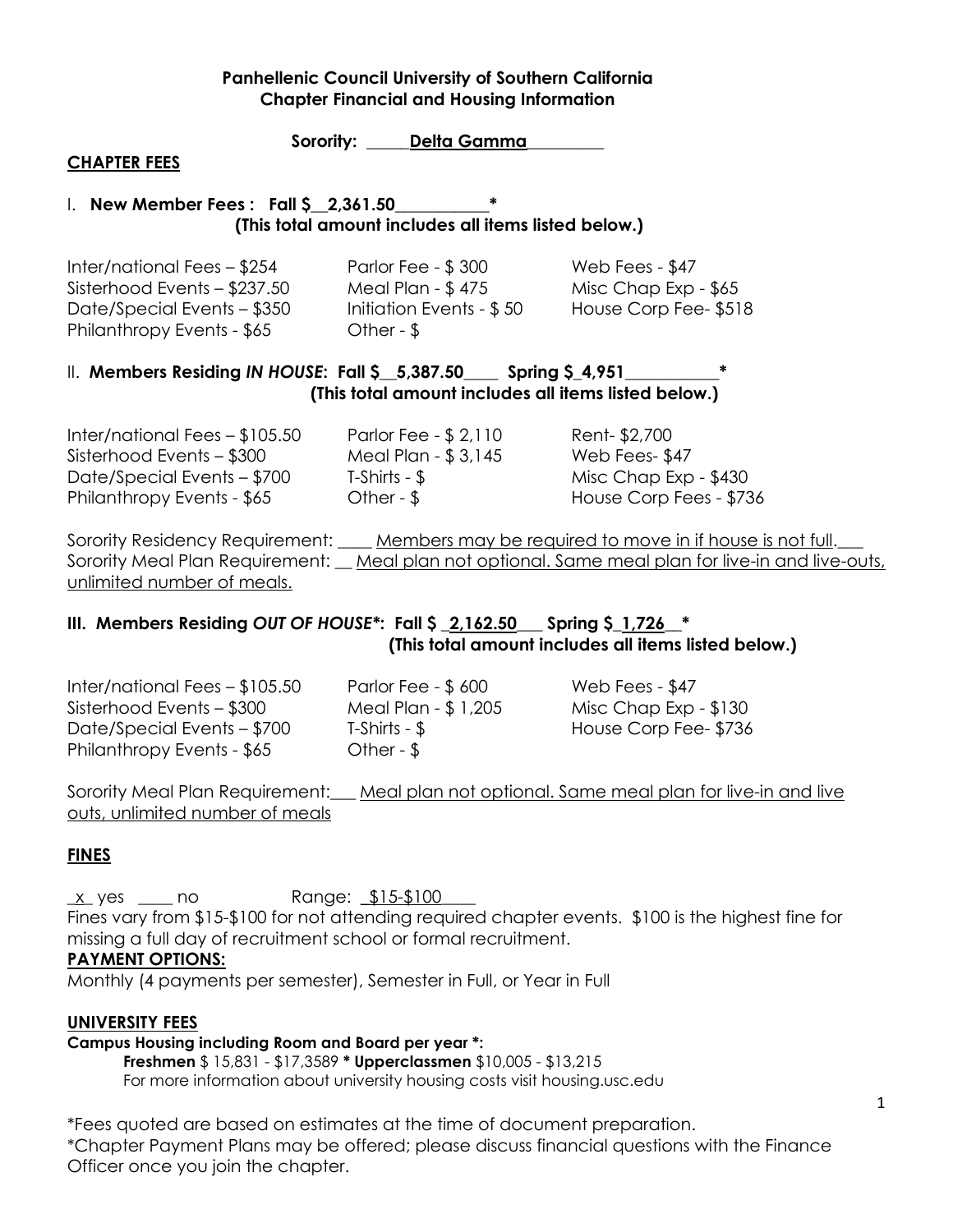|                                                                                                                                                      | Sorority: Gamma Phi Beta                                                                    |                                                                                                                        |  |  |  |
|------------------------------------------------------------------------------------------------------------------------------------------------------|---------------------------------------------------------------------------------------------|------------------------------------------------------------------------------------------------------------------------|--|--|--|
| <b>CHAPTER FEES</b>                                                                                                                                  |                                                                                             |                                                                                                                        |  |  |  |
|                                                                                                                                                      | I. New Member Fees: Fall \$ 3,135<br>(This total amount includes all items listed below.)   |                                                                                                                        |  |  |  |
| Inter/national Fees - \$282<br>Sisterhood Events – \$150<br>Date/Special Events – \$190<br>Philanthropy Events -\$100                                | Badge Fee - \$85<br>Meal Plan - \$ (included)<br>Parlor Fee - \$400<br>Technology Fee - \$0 | T-shirts - $$70$<br>Other (House Corporation Fees) - \$1500<br>Other (Chapter Dues) - \$358<br>Other - $$$             |  |  |  |
| II. Members Residing IN HOUSE: Fall \$_5,520 _________ Spring \$_4,970                                                                               | (This total amount includes all items listed below.)                                        |                                                                                                                        |  |  |  |
| Inter/national Fees - \$165<br>Sisterhood Events - \$150<br>Date/Special Events - \$190<br>Philanthropy Events - \$100                               | Parlor Fee - \$0<br>Meal Plan - \$ (included)<br>T-Shirts - $$70$<br>Other - $$$            | Other (Room & Board) - \$5390<br>Other (House Corporation Fees)- \$3450<br>Other (Chapter Dues) - \$475<br>Other - $$$ |  |  |  |
| Sorority Residency Requirement: <u>one plan option</u><br>Sorority Meal Plan Requirement: <u>one plan option, included in house corporation fees</u> |                                                                                             |                                                                                                                        |  |  |  |
| III. Members Residing OUT OF HOUSE <sup>*</sup> : Fall \$ 2,325 Spring \$                                                                            |                                                                                             | 2,275<br>(This total amount includes all items listed below.)                                                          |  |  |  |
| Inter/national Fees – \$165<br>Sisterhood Events – \$150<br>Date/Special Events - \$190<br>Philanthropy Events - \$100                               | Parlor Fee - \$0<br>Meal Plan - \$ (included)<br>T-Shirts - \$70<br>Other - $$$             | Other (Chapter Dues) \$475<br>Other (House Corporation Fees) - \$3450<br>Other - $$$<br>Other $-$ \$                   |  |  |  |
| Sorority Meal Plan Requirement: one plan option, included in house corporation fees                                                                  |                                                                                             |                                                                                                                        |  |  |  |
| <b>FINES</b>                                                                                                                                         |                                                                                             |                                                                                                                        |  |  |  |
| Range:<br>no<br><u>x</u> yes                                                                                                                         | $$5-$50$                                                                                    |                                                                                                                        |  |  |  |

#### **PAYMENT OPTIONS:**

Three different payment plans for House Corporation Fees, payment plans for Chapter Dues can be discussed with Financial Vice President.

#### **UNIVERSITY FEES**

# **Campus Housing including Room and Board per year \*:**

**Freshmen** \$ 15,831 - \$17,3589 **\* Upperclassmen** \$10,005 - \$13,215

For more information about university housing costs visit housing.usc.edu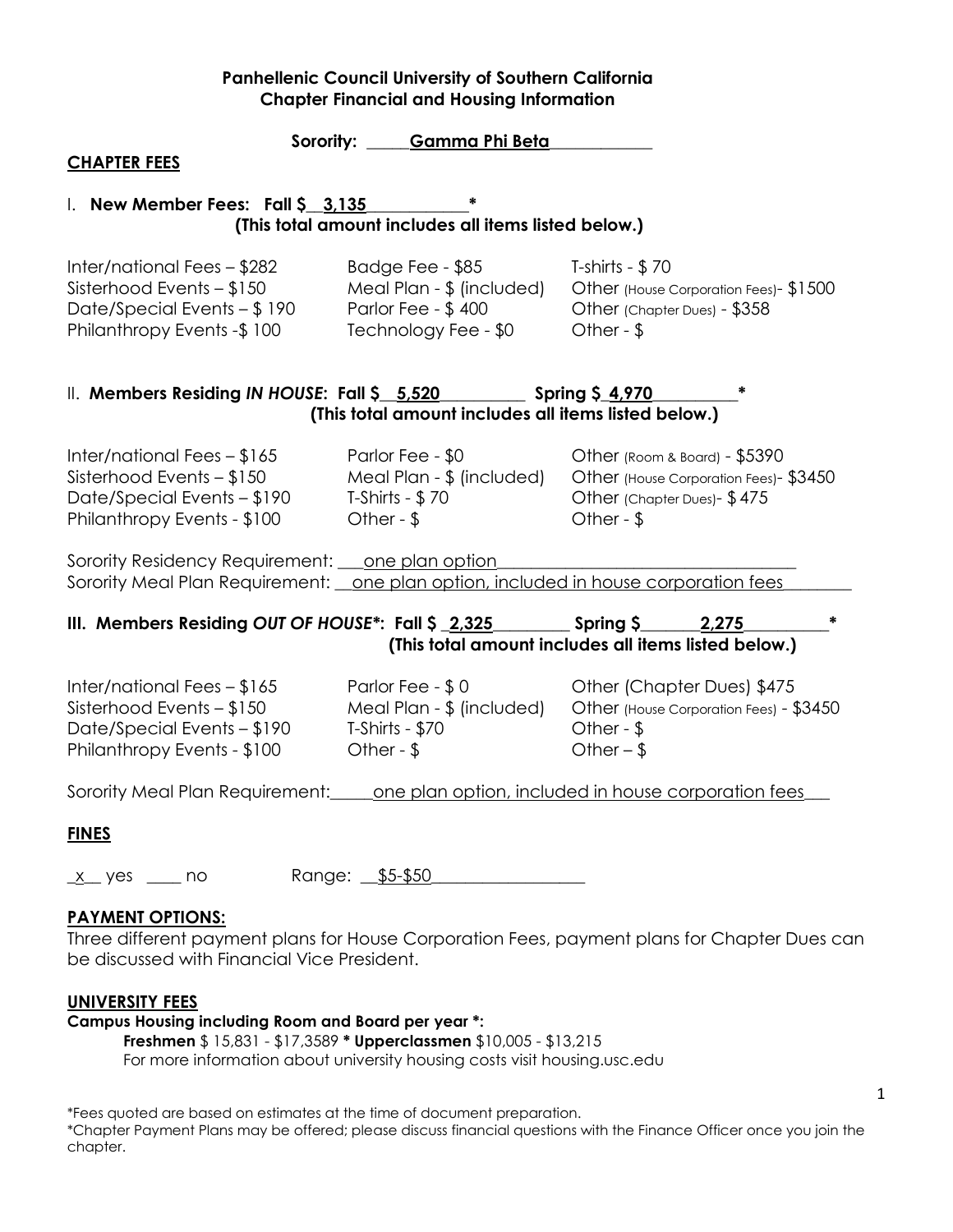| Sorority:                                                                                                                                    | Kappa Alpha Theta                                                                                     |                                                                                                                           |  |  |
|----------------------------------------------------------------------------------------------------------------------------------------------|-------------------------------------------------------------------------------------------------------|---------------------------------------------------------------------------------------------------------------------------|--|--|
| <b>CHAPTER FEES</b>                                                                                                                          |                                                                                                       |                                                                                                                           |  |  |
| 1. New Member Fees: Fall $\frac{2302}{ }$ *                                                                                                  | <b>Spring \$ 2267</b><br>(This total amount includes all items listed below.)                         |                                                                                                                           |  |  |
| Inter/national Fees - \$742<br>Sisterhood Events $-$ \$ included<br>Date/Special Events - \$ included<br>Philanthropy Events -\$ included    | Badge Fee - \$35<br>Meal Plan - \$ included<br>Parlor Fee - \$ included<br>Technology Fee - \$        | T-shirts - \$ included<br>Other (Panhellenic Fee)- \$15<br>Other (Facility Fee) - \$275<br>Other (Membership Dues)-\$1235 |  |  |
| II. Members Residing IN HOUSE: Fall \$ 4537 Spring \$ 4360                                                                                   | (This total amount includes all items listed below.)                                                  |                                                                                                                           |  |  |
| Inter/national Fees $-$ \$742<br>Sisterhood Events $-$ \$ included<br>Date/Special Events - \$ included<br>Philanthropy Events - \$ included | Parlor Fee - \$ included<br>Meal Plan - \$ included<br>T-Shirts - \$ included<br>Other (Room)- \$1480 | Other (Board) - \$2300<br>Other (Panhellenic Fee) - \$15<br>Other - $$$<br>Other - $$$                                    |  |  |
| Sorority Residency Requirement:<br>Sorority Meal Plan Requirement: _____ Meals Included                                                      |                                                                                                       |                                                                                                                           |  |  |
| III. Members Residing OUT OF HOUSE*: Fall \$ 1992<br>Spring \$ 1815<br>(This total amount includes all items listed below.)                  |                                                                                                       |                                                                                                                           |  |  |
| Inter/national Fees - \$742<br>Sisterhood Events $-$ \$ included<br>Date/Special Events - \$ included<br>Philanthropy Events - \$ included   | Parlor Fee - \$ included<br>Meal Plan - \$ included<br>T-Shirts - \$ included<br>Other $-$ \$         | Other (Panhellenic Fee) - \$15<br>Other(Membership Dues) - \$1235<br>Other - $$$<br>Other - $$$                           |  |  |
| Sorority Meal Plan Requirement: <b>Continue 18</b> 0210 for Live Out Members                                                                 |                                                                                                       |                                                                                                                           |  |  |
| <b>FINES</b>                                                                                                                                 |                                                                                                       |                                                                                                                           |  |  |
| $x$ yes $\frac{1}{x}$ no                                                                                                                     | Range: \$20-\$30 per event (recruitment, initiation, and scholarship dinner)                          |                                                                                                                           |  |  |
| <b>PAYMENT OPTIONS:</b> Payment Plan - Three month installments on Chapter Fees                                                              |                                                                                                       |                                                                                                                           |  |  |

#### **UNIVERSITY FEES**

#### **Campus Housing including Room and Board per year \*:**

**Freshmen** \$ 15,831 - \$17,3589 **\* Upperclassmen** \$10,005 - \$13,215 For more information about university housing costs visit housing.usc.edu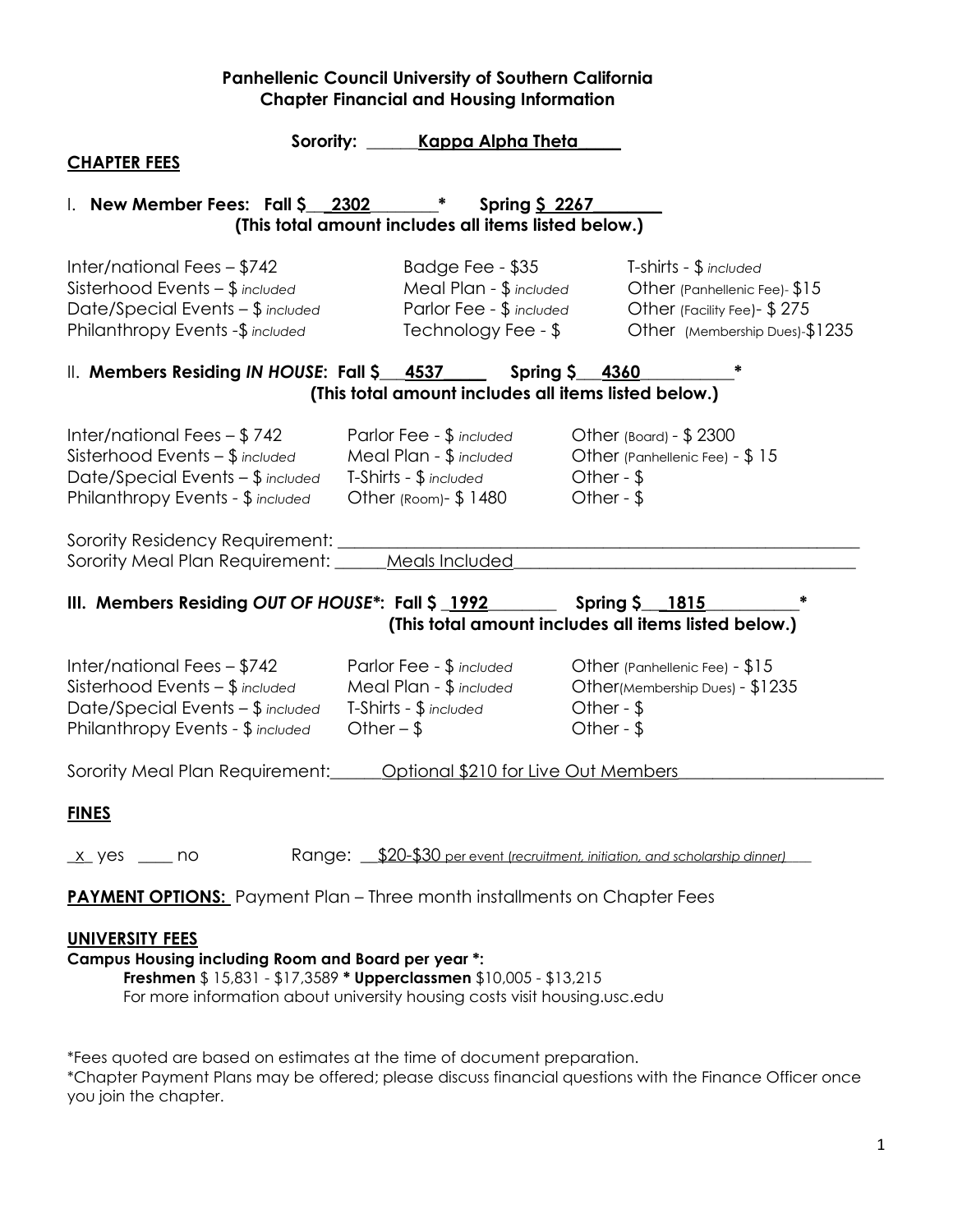### **Sorority: \_Ka\_p\_p\_a K\_a\_pp\_a\_G a\_mma\_**

#### **CHAPTER FEES**

# New Member Fees: Fall \$ 2517 **(This total amount includes all items listed below.)**

| Inter/national Fees $-$ \$     | Badge Fee - \$45               | T-shirts - $\$\$      |
|--------------------------------|--------------------------------|-----------------------|
| Sisterhood Events $-$ \$       | Meal Plan - $\frac{6}{3}$      | Chapter Dues-\$2302   |
| Date/Special Events $-$ \$     | Parlor Fee - \$                | New Member Fee- \$170 |
| <b>Philanthropy Events -\$</b> | Technology Fee - $\frac{1}{2}$ | Other - $$$           |

## I. **Members Residing** *IN HOUSE***: Fall \$ 4\_,8\_2\_7 Spring \$ 4\_,\_3\_7\_0 \* (This total amount includes all items listed below.)**

| Inter/national Fees $-$ \$ | Parlor Fee - \$    | Other - $$$ |
|----------------------------|--------------------|-------------|
| Sisterhood Events – \$     | Meal Plan - \$     | Other - $$$ |
| Date/Special Events $-$ \$ | T-Shirts - \$      | Other - $$$ |
| Philanthropy Events - \$   | Other - $\sqrt{ }$ | Other - $$$ |
|                            |                    |             |

Sorority Residency Requirement:

Sorority Meal Plan Requirement: Chapter dues include all meals at the house

# II. Members Residing OUT OF HOUSE<sup>\*</sup>: Fall  $\frac{2}{302}$  Spring  $\frac{2}{302}$  Spring  $\frac{2}{9}$ **(This total amount includes all items listed below.)**

| Inter/national Fees $-$ \$ | Parlor Fee - \$    | Other - $\sqrt{ }$ |
|----------------------------|--------------------|--------------------|
| Sisterhood Events $-$ \$   | Meal Plan - \$     | Other - $\sqrt{ }$ |
| Date/Special Events $-$ \$ | T-Shirts - \$      | Other - $$$        |
| Philanthropy Events - \$   | Other - $\sqrt{ }$ | Other $-$ \$       |

Sorority Meal Plan Requirement: Chapter dues include all meals at the house and a sequence of the house

#### **FINES**

yes **X** no Range:

# **PAYMENT OPTIONS: Payment plan of 4 equal installments**

#### **UNIVERSITY FEES**

#### **Campus Housing including Room and Board per year \*:**

**Freshmen** \$ 15,831 - \$17,3589 **\* Upperclassmen** \$10,005 - \$13,215

For more information about university housing costs visit housing.usc.edu

\*Fees quoted are based on estimates at the time of document preparation.

\*Chapter Payment Plans may be offered; please discuss financial questions with the Finance Officer once you join the chapter.